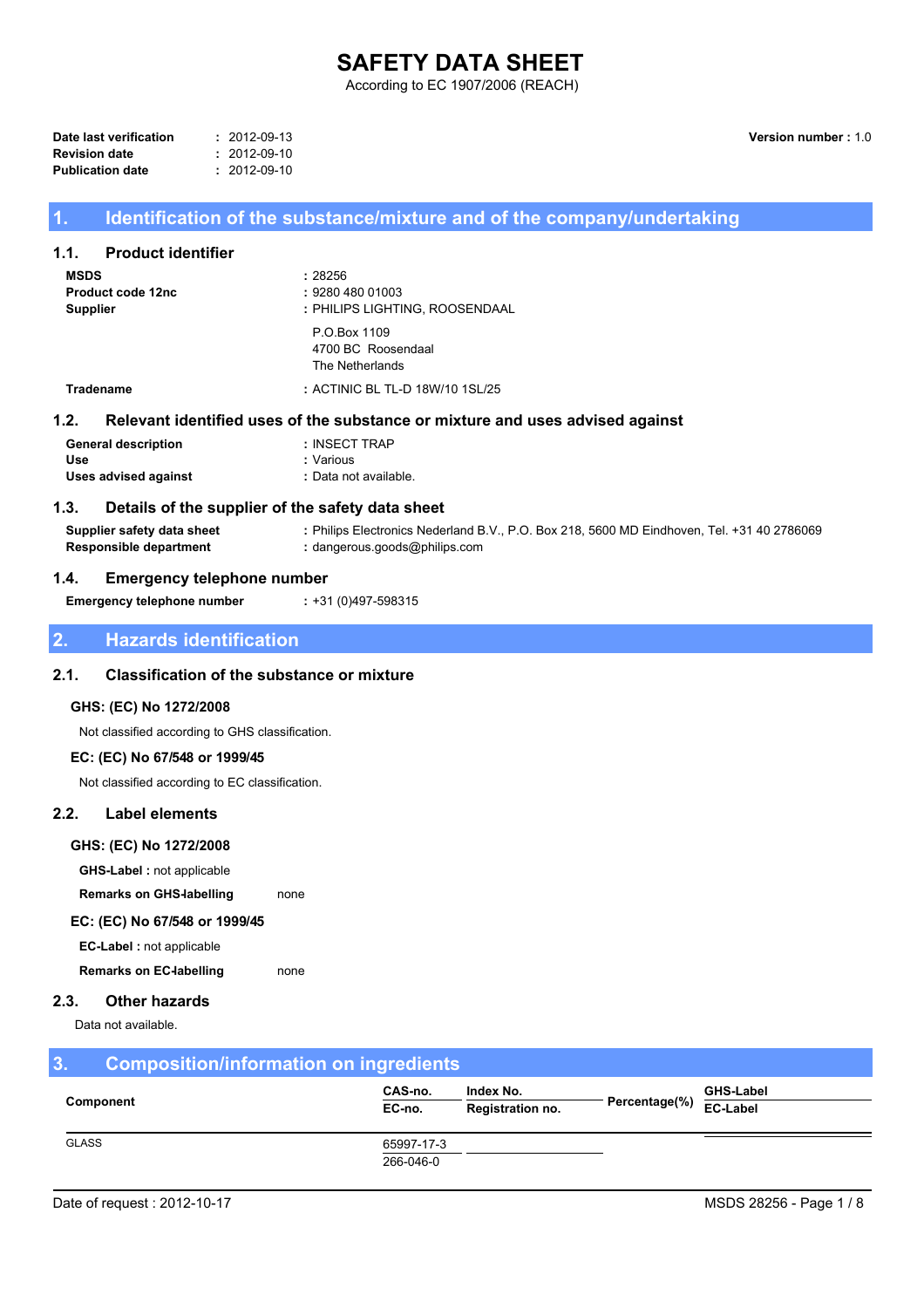|                       | CAS-no.   | Index No.        |               | <b>GHS-Label</b>                               |
|-----------------------|-----------|------------------|---------------|------------------------------------------------|
| Component             | EC-no.    | Registration no. | Percentage(%) | <b>EC-Label</b>                                |
| <b>MERCURY</b>        | 7439-97-6 | 080-001-00-0     |               | GHS06                                          |
|                       | 231-106-7 |                  |               | GHS08                                          |
|                       |           |                  |               | GHS09                                          |
|                       |           |                  |               | H330<br>Acute tox. 2                           |
|                       |           |                  |               | H360D<br>Repr. 1B                              |
|                       |           |                  |               | H372<br>STOT RE 1                              |
|                       |           |                  |               | H410<br>Aquatic chronic 1                      |
|                       |           |                  |               | T+,N;R: 61 26 48/23 50/53                      |
|                       |           |                  |               | Repr.Cat. 2                                    |
| <b>TUNGSTEN</b>       | 7440-33-7 |                  |               |                                                |
|                       | 231-143-9 |                  |               |                                                |
| <b>METALS</b>         |           |                  |               |                                                |
|                       |           |                  |               |                                                |
| <b>FILLING GAS</b>    |           |                  |               | GHS04                                          |
|                       |           |                  |               | H <sub>280</sub><br>Press. gas -<br>compressed |
|                       |           |                  |               | EUHP99 Asphixiant                              |
|                       |           |                  |               | R: 99                                          |
| FLUORESCENT POWDER    |           |                  |               |                                                |
|                       |           |                  |               |                                                |
| <b>CAPPING CEMENT</b> |           |                  |               |                                                |
|                       |           |                  |               |                                                |

For the full text of the H-sentences, hazard statements and R-sentences mentioned in this section, see section 16.

### $\overline{\mathbf{4}}$ **First aid measures**

### $4.1.$ **Description of first aid measures**

| Skin              | Not applicable. |
|-------------------|-----------------|
| Ingestion         | Not applicable. |
| <b>Inhalation</b> | Not applicable. |
| Eyes              | Not applicable. |

#### Most important symptoms and effects, both acute and delayed  $4.2.$

| Skin             | local   | Not applicable. |
|------------------|---------|-----------------|
|                  | qeneral | Not applicable. |
| Ingestion        | local   | Not applicable. |
|                  | qeneral | Not applicable. |
| Inhalation       | local   | Not applicable. |
|                  | qeneral | Not applicable. |
| Eyes             | local   | Not applicable. |
| Remarks symptoms |         | None            |

#### $4.3.$ Indication of any immediate medical attention and special treatment needed

None

### $5<sub>1</sub>$ **Firefighting measures**

### $5.1.$ **Extinguishing media**

Suitable fire-extinguisher

determined by surrounding

# Unsuitable fire-extinguisher

not traceable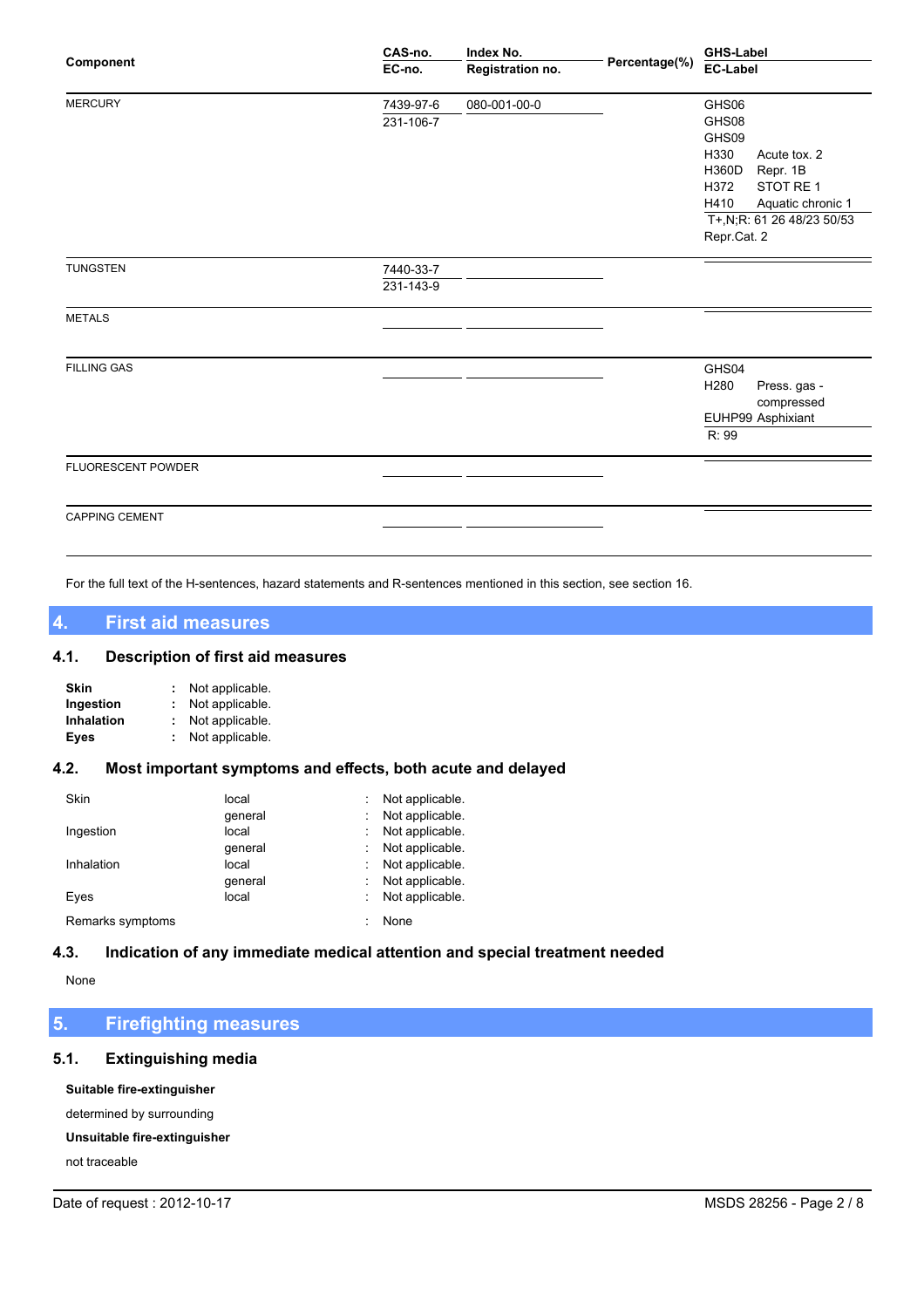#### $5.2.$ Special hazards arising from the substance or mixture

Hazardous decomposition products in fire : silicon dioxide, mercury oxides, metal oxide, tungsten oxides

#### **Advice for firefighters**  $5.3.$

In the event of fire, wear protective clothing and use breathing apparatus that is independent of the ambient air.

### **Accidental release measures** 6.

#### $6.1.$ Personal precautions, protective equipment and emergency procedures

### **Precautions**

Use protective equipment. See section 8.

### **Emergency procedure**

Is not to be expected.

#### $6.2.$ **Environmental precautions**

Remainder material or uncleaned empty packagings have to be incinerated in a proper installation or dumped on an approved landfill, in accordance with local and national legislation.

#### $6.3.$ Methods and material for containment and cleaning up

### Spillage procedure

Not applicable if lamp is in original state. If lamp is broken: clear up using special mercury vacuum cleaner or other appropriate agent for preventing vaporisation. Take standard measures for clearing up broken glass and deposit in a lockable container.

#### $6.4.$ **Reference to other sections**

See section 8 for appropriate personal protection. See section 13 for additional information on waste treatment.

### **Handling and storage**  $\overline{7}$ .

#### $7.1.$ **Precautions for safe handling**

Observe label precautions.

**Local exhausting** : Under normal circumstances not applicable.

### Storage code (on behalf of PGS :  $15)$

#### $7.2.$ Conditions for safe storage, including any incompatibilities

**Storage conditions** : No special precautions.

#### $7.3.$ Specific end use(s)

Data not available.

8. **Exposure controls/personal protection** 

#### $8.1.$ **Control parameters**

### **Exposure limits:**

|                            | applicable to: The Netherlands (20 °C; 1013 mbar) |   |                                                                              |
|----------------------------|---------------------------------------------------|---|------------------------------------------------------------------------------|
| No TWA has been laid down. |                                                   |   | <b>GLASS</b>                                                                 |
| $TWA(8 hours):$ 0.02 mg/m3 |                                                   |   | <b>MERCURY</b>                                                               |
| No TWA has been laid down. |                                                   |   | <b>TUNGSTEN</b>                                                              |
| No TWA has been laid down. |                                                   |   | <b>METALS</b>                                                                |
| No TWA has been laid down. |                                                   |   | <b>FILLING GAS</b>                                                           |
| No TWA has been laid down. |                                                   |   | <b>FLUORESCENT POWDER</b>                                                    |
| No TWA has been laid down. |                                                   |   | <b>CAPPING CEMENT</b>                                                        |
| applicable to:             | Belgium (20 °C; 1013 mbar)                        |   |                                                                              |
| TWA(8 hours):              | $0.025 \,\mathrm{mq/m}$                           | S | MERCURY (Women in the fertile age: consult the industrial<br>eafaty officer) |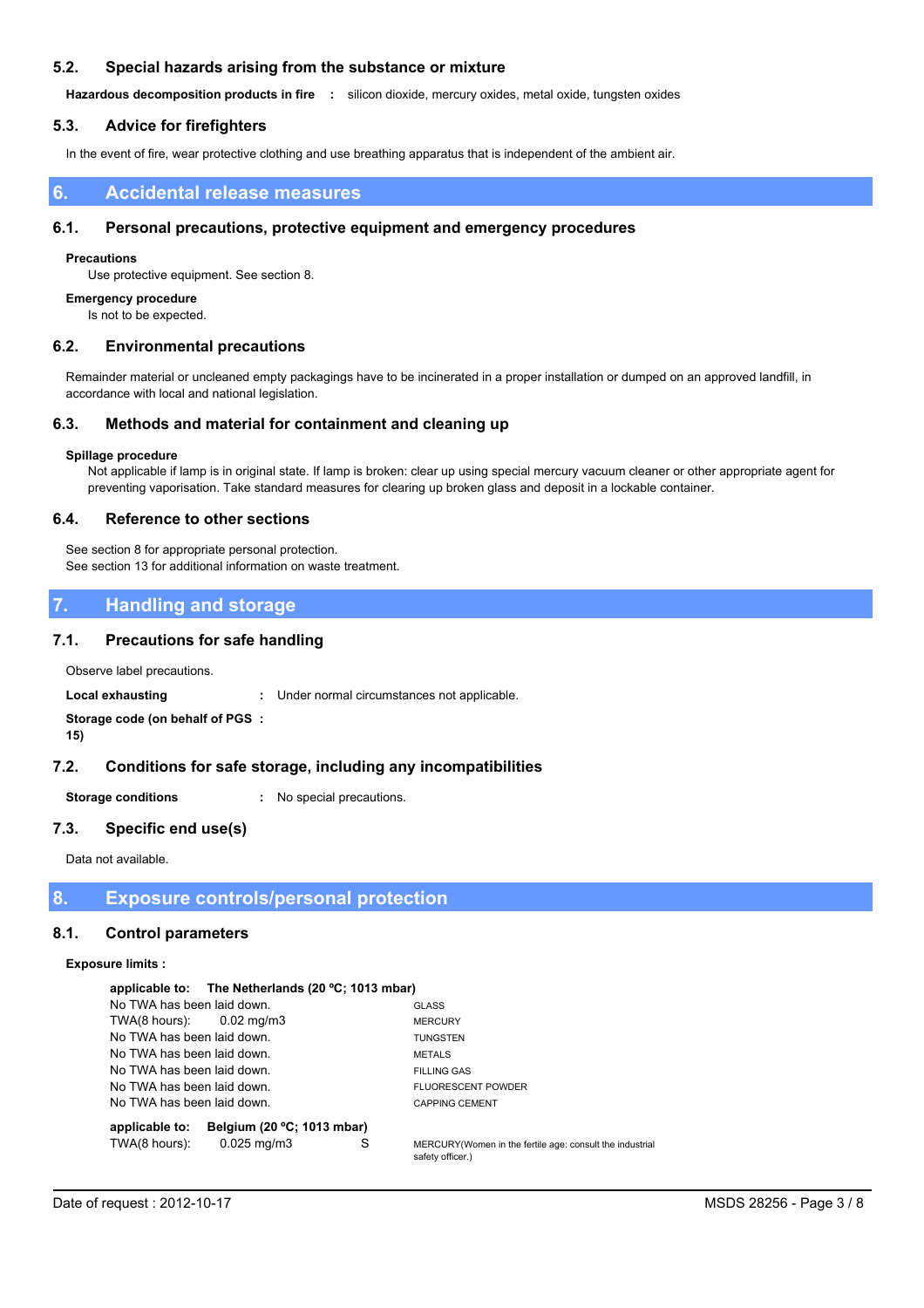|     | TWA(8 hours):                                                          | $5 \text{ mg/m}$                            |   | <b>TUNGSTEN</b>                                                              |
|-----|------------------------------------------------------------------------|---------------------------------------------|---|------------------------------------------------------------------------------|
|     | TWA(15 minutes): 10 mg/m3                                              |                                             |   | <b>TUNGSTEN</b>                                                              |
|     | applicable to:                                                         | Germany (20 °C; 1013 mbar)                  |   |                                                                              |
|     | TWA(8 hours):                                                          | $0.1 \text{ mg/m}$                          | S | MERCURY(Women in the fertile age: consult the industrial<br>safety officer.) |
|     | TWA(8 hours):                                                          | $5 \text{ mg/m}$                            |   | TUNGSTEN(as inhalable dust)                                                  |
|     | applicable to:                                                         | United States of America (25 °C; 1013 mbar) |   |                                                                              |
|     | TWA(8 hours):                                                          | 0.025 mg/m3                                 | S | MERCURY(Women in the fertile age: consult the industrial<br>safety officer.) |
|     | TWA(8 hours):                                                          | $5 \text{ mg/m}$                            |   | <b>TUNGSTEN</b>                                                              |
|     | TWA(15 minutes): 10 mg/m3                                              |                                             |   | <b>TUNGSTEN</b>                                                              |
|     | applicable to:                                                         | Sweden (20 °C; 1013 mbar)                   |   |                                                                              |
|     | TWA(8 hours):                                                          | $5 \text{ mg/m}$                            |   | TUNGSTEN(as dust)                                                            |
|     | applicable to:                                                         | Switzerland (20 °C; 1013 mbar)              |   |                                                                              |
|     | TWA(8 hours):                                                          | $0.05$ mg/m $3$                             |   | MERCURY(fume)                                                                |
|     | TWA(15 minutes): 0.4 mg/m3                                             |                                             |   | MERCURY(fume)                                                                |
|     | applicable to:                                                         | China (20 °C; 1013 mbar)                    |   |                                                                              |
|     | TWA(8 hours):                                                          | 0.02 mg/m3                                  | S | <b>MERCURY</b>                                                               |
|     | TWA(15 minutes):                                                       | $0.04$ mg/m $3$                             | S | <b>MERCURY</b>                                                               |
|     | TWA(8 hours):                                                          | $5 \text{ mg/m}$                            |   | <b>TUNGSTEN</b>                                                              |
|     | TWA(15 minutes): 10 mg/m3                                              |                                             |   | <b>TUNGSTEN</b>                                                              |
|     | applicable to:<br>European Union (20 °C; 1013 mbar)                    |                                             |   |                                                                              |
|     | TWA(8 hours):<br>(20 °C; 1013 mbar)                                    | $0.02$ mg/m $3$                             |   | <b>MERCURY</b>                                                               |
|     | C=Ceiling; S=Skin                                                      |                                             |   |                                                                              |
|     | Remarks exposure limits :<br>none                                      |                                             |   |                                                                              |
|     | <b>DNEL (Derived No Effect Level)</b>                                  |                                             |   |                                                                              |
|     | Data not available.                                                    |                                             |   |                                                                              |
|     | <b>PNEC (Predicted No Effect Concentration)</b><br>Data not available. |                                             |   |                                                                              |
| .2. | <b>Exposure controls</b>                                               |                                             |   |                                                                              |
|     | Advised personal protection :                                          |                                             |   |                                                                              |
|     | Hands                                                                  | not applicable                              |   |                                                                              |
|     | Breakthrough time                                                      | not applicable                              |   |                                                                              |
|     | Eyes                                                                   | not applicable                              |   |                                                                              |
|     | Inhalation                                                             | not applicable                              |   |                                                                              |
|     | Skin                                                                   | none (when used normally)                   |   |                                                                              |

9. **Physical and chemical properties** 

 $8.2.$ 

### Information on basic physical and chemical properties  $9.1.$

| <b>Physical state</b><br><b>Colour</b><br><b>Odour</b><br>Odour threshold (20°C; 1013 mbar)<br>рH<br><b>Melting point/range</b><br>Boiling point/range<br>Flash point/range<br>Vapor rate/range<br>Flammability (solid, gas)<br><b>Explosive limits</b><br>Vapour pressure | : article<br>$:$ type dependent<br>: odourless<br>: not traceable<br>: not applicable<br>: $>480^{\circ}$ C<br>$:$ not traceable<br>: not applicable<br>: not applicable<br>: data not available<br>: not applicable<br>: not applicable |                           |
|----------------------------------------------------------------------------------------------------------------------------------------------------------------------------------------------------------------------------------------------------------------------------|------------------------------------------------------------------------------------------------------------------------------------------------------------------------------------------------------------------------------------------|---------------------------|
| <b>Density</b><br>Solubility in water                                                                                                                                                                                                                                      | $:$ not traceable<br>: not applicable                                                                                                                                                                                                    |                           |
| Log Po/w<br><b>Autoignition temperature</b><br>Decomposition temperature<br>Viscosity<br>Dust explosions possible in air<br><b>Oxidising properties</b>                                                                                                                    | : 4.5<br><b>MERCURY</b><br>: not applicable<br>: not traceable<br>: not applicable<br>: not applicable<br>: no                                                                                                                           | : Chemicalcards<br>Source |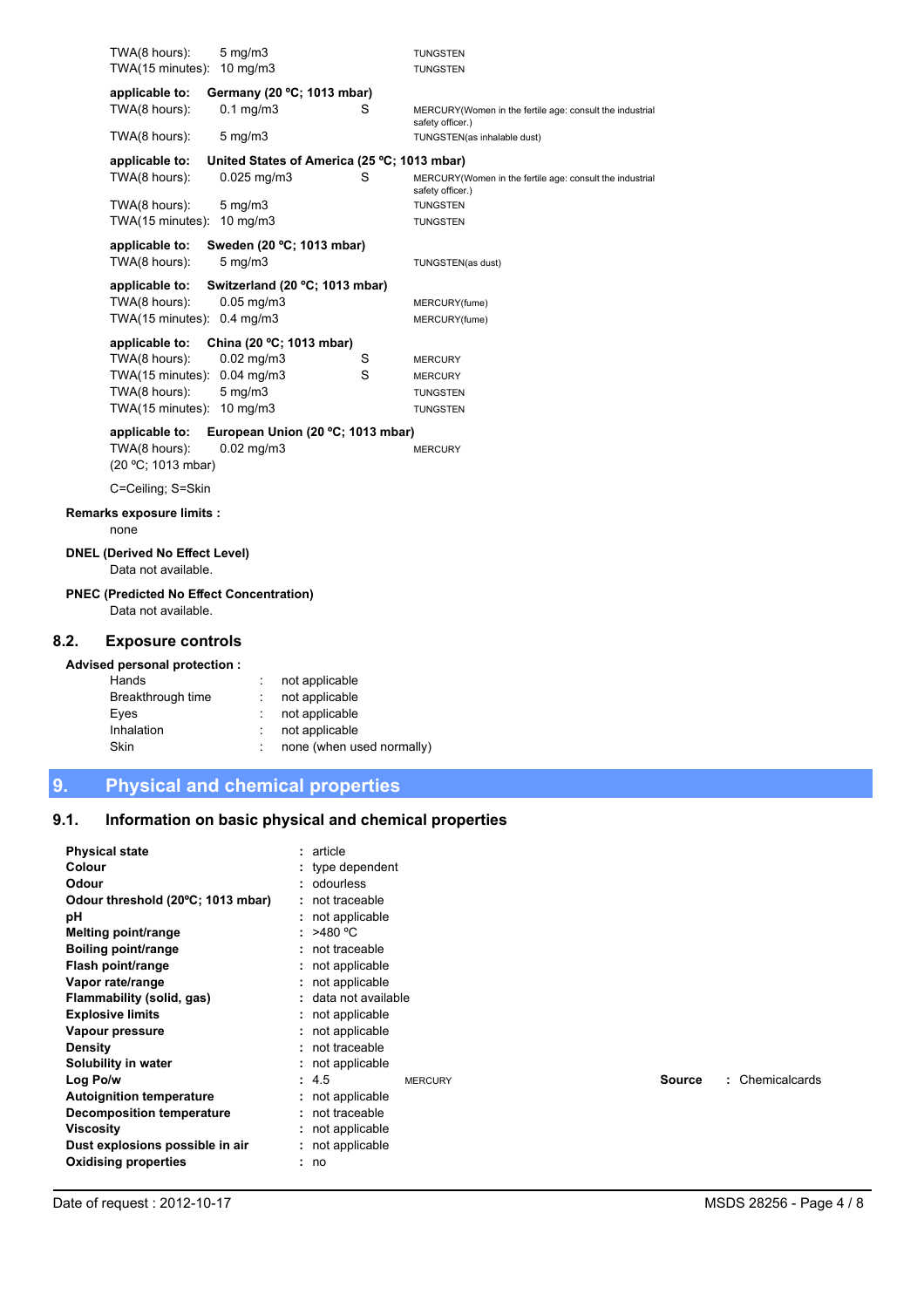#### $9.2.$ **Other information**

Solubility in fat : not applicable **Electrostatic chargement** : not traceable

### $10<sub>1</sub>$ **Stability and reactivity**

#### **Reactivity**  $10.1.$

See section 10.2 - 10.6.

#### $10.2.$ **Chemical stability**

The substance or mixture is stable under normal conditions. See also section 10.4.

#### $10.3.$ **Possibility of hazardous reactions**

| <b>Reactions with water</b> | : no                  |  |
|-----------------------------|-----------------------|--|
| Other hazardous conditions  | : Data not available. |  |

# Other hazardous conditions

#### $10.4.$ **Conditions to avoid**

Data not available.

#### $10.5.$ **Incompatible materials**

**Hazardous reactions with** 

 $. none$ 

#### **Hazardous decomposition products**  $10.6.$

Hazardous decomposition products at heating : none

### $11.$ **Toxicological information**

#### Information on toxicological effects  $11.1.$

| <b>Acute oral toxicity</b><br>LD-50: >2.0 g/kg (ORL-RAT)                              | <b>TUNGSTEN</b> | $:$ OECD 401<br><b>Method</b><br><b>Source</b><br>: Supplier          |
|---------------------------------------------------------------------------------------|-----------------|-----------------------------------------------------------------------|
| <b>Acute dermal toxicity</b><br>LD-50: >2.0 g/kg (SKN-RAT)                            | <b>TUNGSTEN</b> | $\therefore$ OECD 402<br><b>Method</b><br><b>Source</b><br>: Supplier |
| <b>Acute inhalation toxicity</b><br>LC-50: >5.4 mg/l/4H (IHL-RAT)<br><b>Ames test</b> | <b>TUNGSTEN</b> | $:$ OECD 403<br><b>Method</b><br>: Supplier<br><b>Source</b>          |
|                                                                                       |                 |                                                                       |

# not traceable

# **Skin corrosion/irritation**

The substance or mixture is not classified for skin corrosion/-irritation.

### Serious eye damage/irritation

The substance or mixture is not classified for serious eye damage/irritation.

### Respiratory or skin sensitisation

The substance or mixture is not classified for respiratory or skin sensitisation.

# **Germ cell mutagenicity**

The substance or mixture is not classified for germ cell mutagenicity.

### Carcinogenicity The substance or mixture is not classified for carcinogenicity.

### **Reproductive toxicity**

The substance or mixture is not classified for reproductive toxicity.

### Specific target organ toxicity-single exposure

The substance or mixture is not classified for specific target organ toxicity-single exposure.

### Specific target organ toxicity-repeated exposure

The substance or mixture is not classified for specific target organ toxicity-repeated exposure.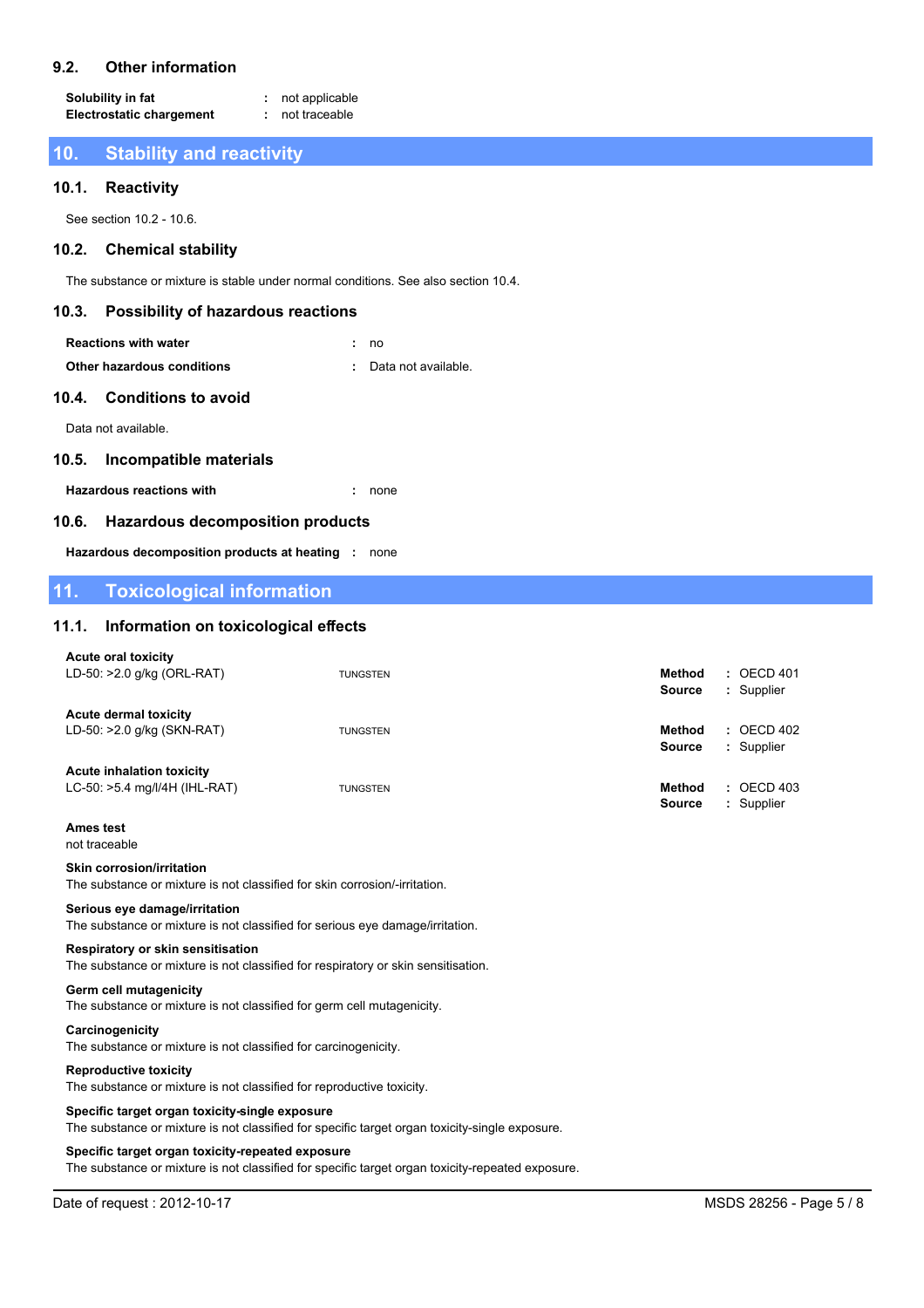### **Aspiration hazard**

The substance or mixture is not classified for aspiration hazard.

| local   | Not applicable |
|---------|----------------|
| qeneral | Not applicable |
| local   | Not applicable |
| qeneral | Not applicable |
| local   | Not applicable |
| qeneral | Not applicable |
| local   | Not applicable |
|         | None           |
|         |                |

### **Ecological information**  $12.$

#### $12.1.$ **Toxicity**

### Ecotoxicity

| 12 2<br>Doreictonco and dogradability |                |        |                   |
|---------------------------------------|----------------|--------|-------------------|
| $IC-50: 0.3$ mg/l/72H (Algae)         | <b>MERCURY</b> | Source | : Easi View       |
| EC-50: 0.0052 mg/l/48H (Daphnia)      | <b>MERCURY</b> | Source | : ChemDat (Merck) |
| LC-50: 0.004 mg/l/96H (Fish)          | <b>MERCURY</b> | Source | Easi View         |
|                                       |                |        |                   |

# 12.2. Persistence and degradability

| <b>Biological oxygen demand</b> | : not traceable |
|---------------------------------|-----------------|
| Chemical oxygen demand          | : not traceable |
| Biological/chemical oxygen      | : not traceable |
| demand ratio                    |                 |
| Degradability                   | : not traceable |
|                                 |                 |

# 12.3. Bioaccumulative potential

| <b>Biochemical factor</b> | : >2500 | <b>MERCURY</b> | Source | : Supplier      |
|---------------------------|---------|----------------|--------|-----------------|
| Log Po/w                  | 4.5     | <b>MERCURY</b> | Source | : Chemicalcards |

# 12.4. Mobility in soil

: not traceable **Henry Constant** 

#### **Results of PBT and vPvB assessment**  $12.5.$

Data not available.

# 12.6. Other adverse effects

**Remarks on ecotoxicity** : none

### $13.$ **Disposal considerations**

#### $13.1.$ **Waste treatment methods**

Remainder material or uncleaned empty packagings have to be incinerated in a proper installation or dumped on an approved landfill, in accordance with local and national legislation.

### $14.$ **Transport information**

# 14.1. UN number

| ADR/RID<br><b>IMDG/IMO</b><br><b>IATA/ICAO</b> | 2809<br>2809<br>: 2809 |                                                                                                                                                                 |
|------------------------------------------------|------------------------|-----------------------------------------------------------------------------------------------------------------------------------------------------------------|
| Remarks ADR/RID                                |                        | : This product is not subject to the transportation regulations of dangerous goods by road (ADR) based<br>on special provision 599 (<1 kg mercury per article). |
| Remarks IMDG/IMO                               |                        | : This product is not subject to the transportation regulations of dangerous goods by sea (IMDG) based<br>on special provision 941 (<1 kg mercury per article). |

#### UN proper shipping name  $14.2.$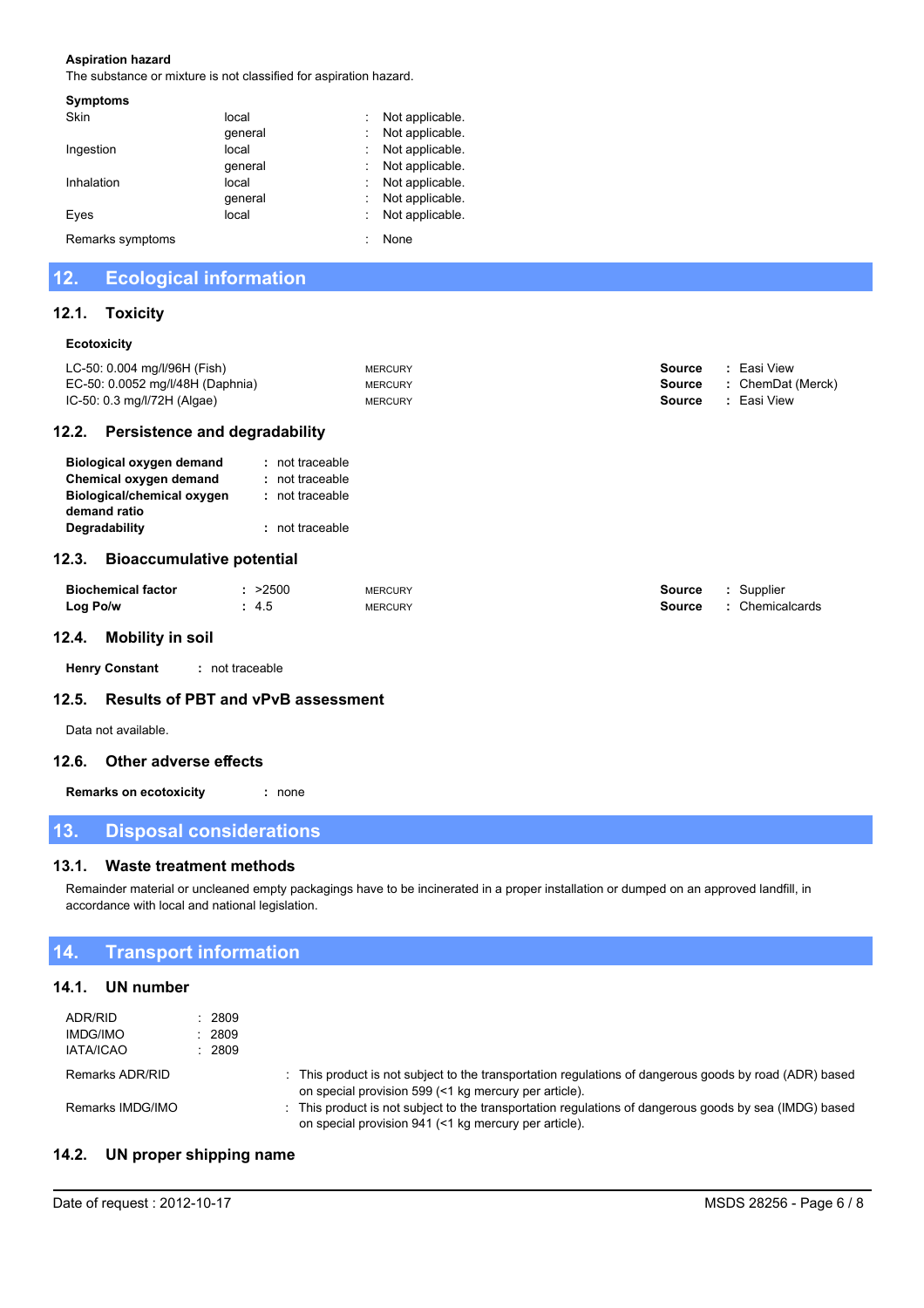| ADR/RID   | MERCURY CONTAINED IN MANUFACTURED ARTICLES |
|-----------|--------------------------------------------|
| IMDG/IMO  | MERCURY CONTAINED IN MANUFACTURED ARTICLES |
| IATA/ICAO | MERCURY CONTAINED IN MANUFACTURED ARTICLES |

# 14.3. Transport hazard class(es)

| ADR/RID : 8 | IMDG/IMO: 8 | IATA/ICAO: 8 |
|-------------|-------------|--------------|
|             |             |              |

# 14.4. Packing group

| ADR/RID: III | IMDG/IMO: III | <b>IATA/ICAO: III</b> |
|--------------|---------------|-----------------------|
|              |               |                       |

# 14.5. Environmental hazards

Marine pollutant  $\cdot$  no

# 14.6. Special precautions for user

| Hazard identification number (ADR/RID) | : none           |
|----------------------------------------|------------------|
| EmS (IMDG/IMO)                         | $\cdot$ F-A, S-B |

# 14.7. Transport in bulk according to Annex II of MARPOL73/78 and the IBC Code

Data not available.

### **Regulatory information** 15.

#### Safety, health and environmental regulations/legislation specific for the substance or mixture  $15.1.$

- Articles are exempted from Toxic Substances Control Act Inventory (USA).

#### **Chemical safety assessment**  $15.2.$

- Data not available.

### 16. **Other information**

| <b>Remarks on MSDS</b>                                      | : Working of this product may release toxic dust.<br>Toxic mercury vapours can be released if the lamp is broken.<br>These lamps emit Ultraviolet Radiation (UV). Avoid prolonged exposure.<br>The product contains 5.0 mg mercury.                                                                |
|-------------------------------------------------------------|----------------------------------------------------------------------------------------------------------------------------------------------------------------------------------------------------------------------------------------------------------------------------------------------------|
|                                                             | Overview relevant H-sentences from all components in section 3                                                                                                                                                                                                                                     |
| H <sub>280</sub><br>H330<br>H360D<br>H372<br>H410<br>EUHP99 | Contains gas under pressure; may explode if heated.<br>Fatal if inhaled.<br>May damage the unborn child.<br>Causes damage to organs through prolonged or repeated exposure.<br>Very toxic to aquatic life with long lasting effects.<br>Suffocating in high concentrations.                        |
|                                                             | Overview relevant hazard statements from all components in section 3                                                                                                                                                                                                                               |
| N<br>$T+$                                                   | DANGEROUS FOR THE ENVIRONMENT<br><b>VERY TOXIC</b>                                                                                                                                                                                                                                                 |
|                                                             | Overview relevant R-sentences from all components in section 3                                                                                                                                                                                                                                     |
| 26<br>48/23<br>50/53<br>61<br>99                            | Very toxic by inhalation.<br>Toxic: danger of serious damage to health by prolonged exposure through inhalation.<br>Very toxic to aquatic organisms, may cause long-term adverse effects in the aquatic environment.<br>May cause harm to the unborn child.<br>Suffocating in high concentrations. |
| <b>Training advice</b>                                      |                                                                                                                                                                                                                                                                                                    |
|                                                             | Provide adequate information, instruction and training for operators.                                                                                                                                                                                                                              |
|                                                             | A key or legend to abbreviations and acronyms used in the safety data sheet                                                                                                                                                                                                                        |
| <b>REACH</b>                                                | Registration, Evaluation and Authorisation of CHemicals                                                                                                                                                                                                                                            |

| .          |                                                                         |
|------------|-------------------------------------------------------------------------|
| <b>GHS</b> | Globally Harmonised System of Classification and Labelling of Chemicals |